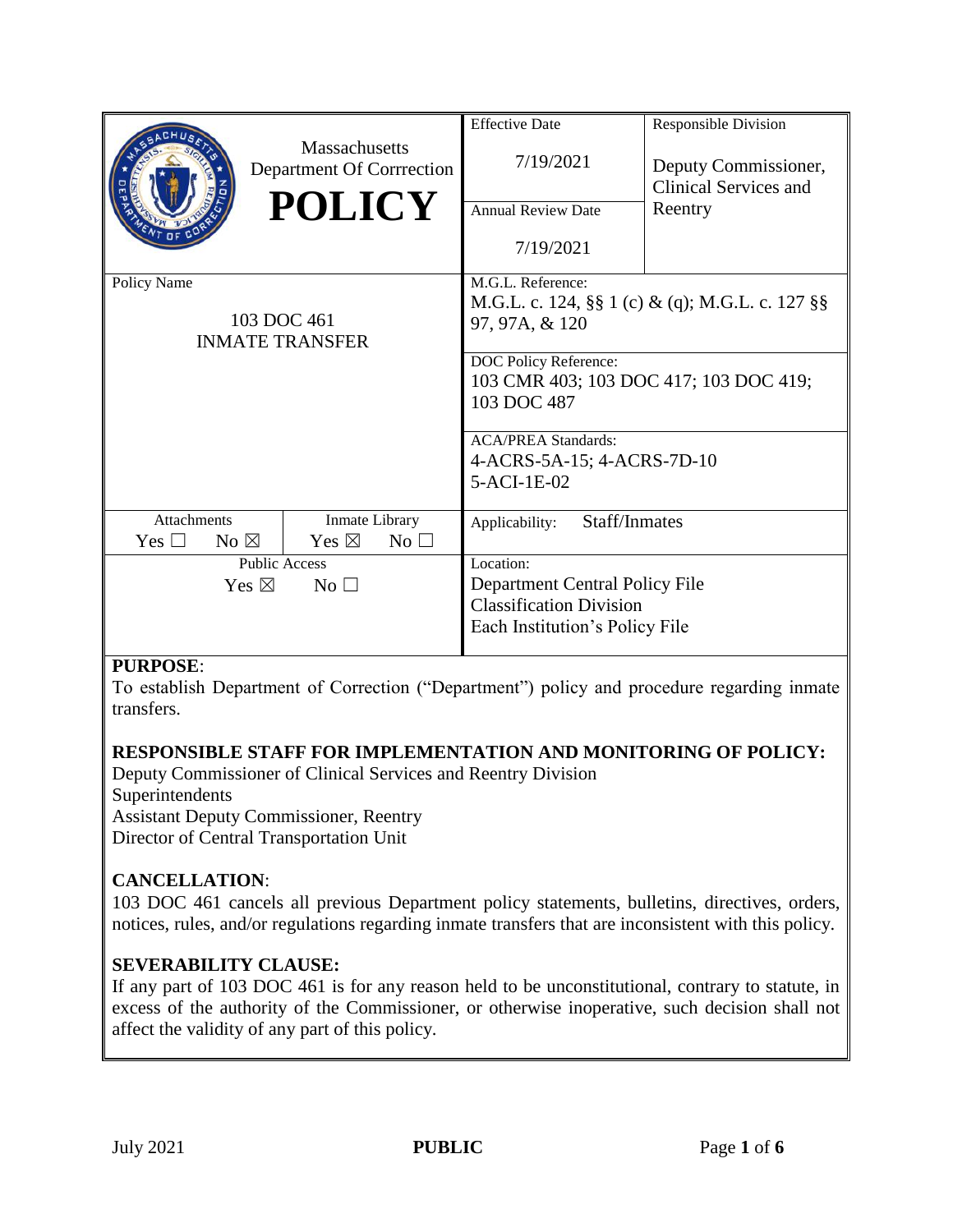# **TABLE OF CONTENTS**

| 461.01 | Definitions                     | 3              |
|--------|---------------------------------|----------------|
| 461.02 | Department Goal                 | $\overline{4}$ |
| 461.03 | <b>Transfer Waiting Lists</b>   | $\overline{4}$ |
| 461.04 | Notification of Transfer        | $\overline{4}$ |
| 461.05 | Superintendent's Responsibility | $\overline{4}$ |
| 461.06 | Emergencies                     | 6              |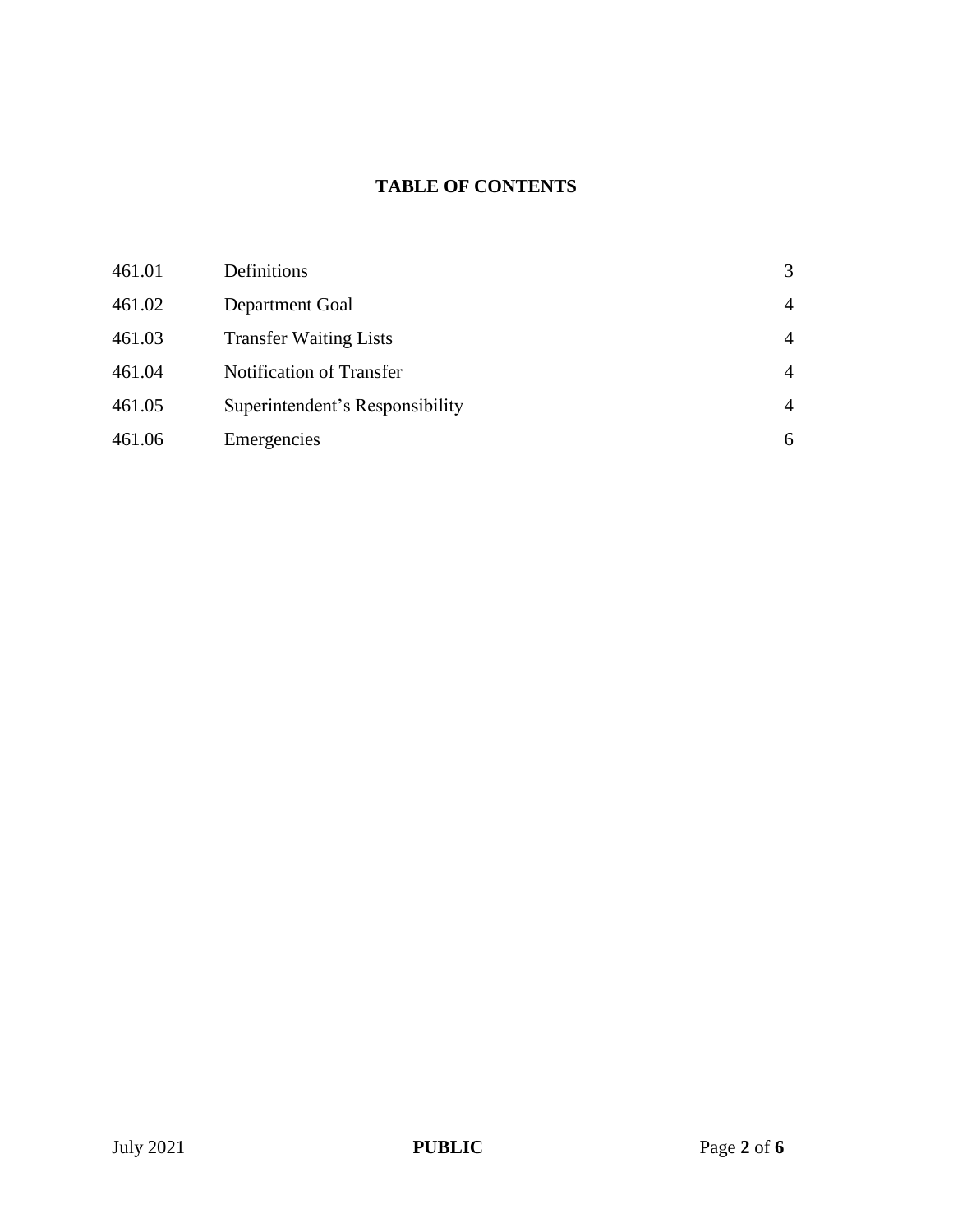## **461.01 DEFINITIONS**

Commissioner: The Commissioner of the Massachusetts Department of Correction.

Department: The Massachusetts Department of Correction.

Department Transfer Coordinator (DTC): A staff member of the Classification Division designated by the Director of Classification (DOC) to schedule and coordinate transfers of inmates and detainees from one Department institution to another. Transfers to and from the county system, other states and the Federal system are scheduled and coordinated as well.

Deputy Commissioner of Clinical Services and Reentry Division: The Department Deputy Commissioner whose duties include, but are not limited to, the management of the Classification Division, Female Offender Services, Inmate Education and Training Division, Reentry and Program Services Division and the Health Services Division.

Director of the Central Transportation Unit (Director of the CTU): The unit director who reports directly to the Deputy Commissioner of Field Services and whose responsibilities include, but are not limited to, the management of:

- 1. Central Transportation Unit
- 2. Vehicle Maintenance Program

Director of the Classification Division (DOC): A program manager responsible for ensuring compliance with the Department's classification policies, developing procedures as needed, monitoring adherence to such procedures, and overseeing the performance of classification staff.

Inmate Management System (IMS): The Department's automated information system that provides processing, storage and retrieval of inmate related information needed by Department personnel and other authorized users within the criminal justice system.

Institution Transfer Coordinator (ITC): A staff member designated by the Superintendent to coordinate transfers of inmates to and from the institution.

Department Transfer Coordinator (DTC): A staff member designated by the Director of Classification to coordinate transfers of inmates between the Department's institutions.

Superintendent: The chief administrative officer of a state correctional institution.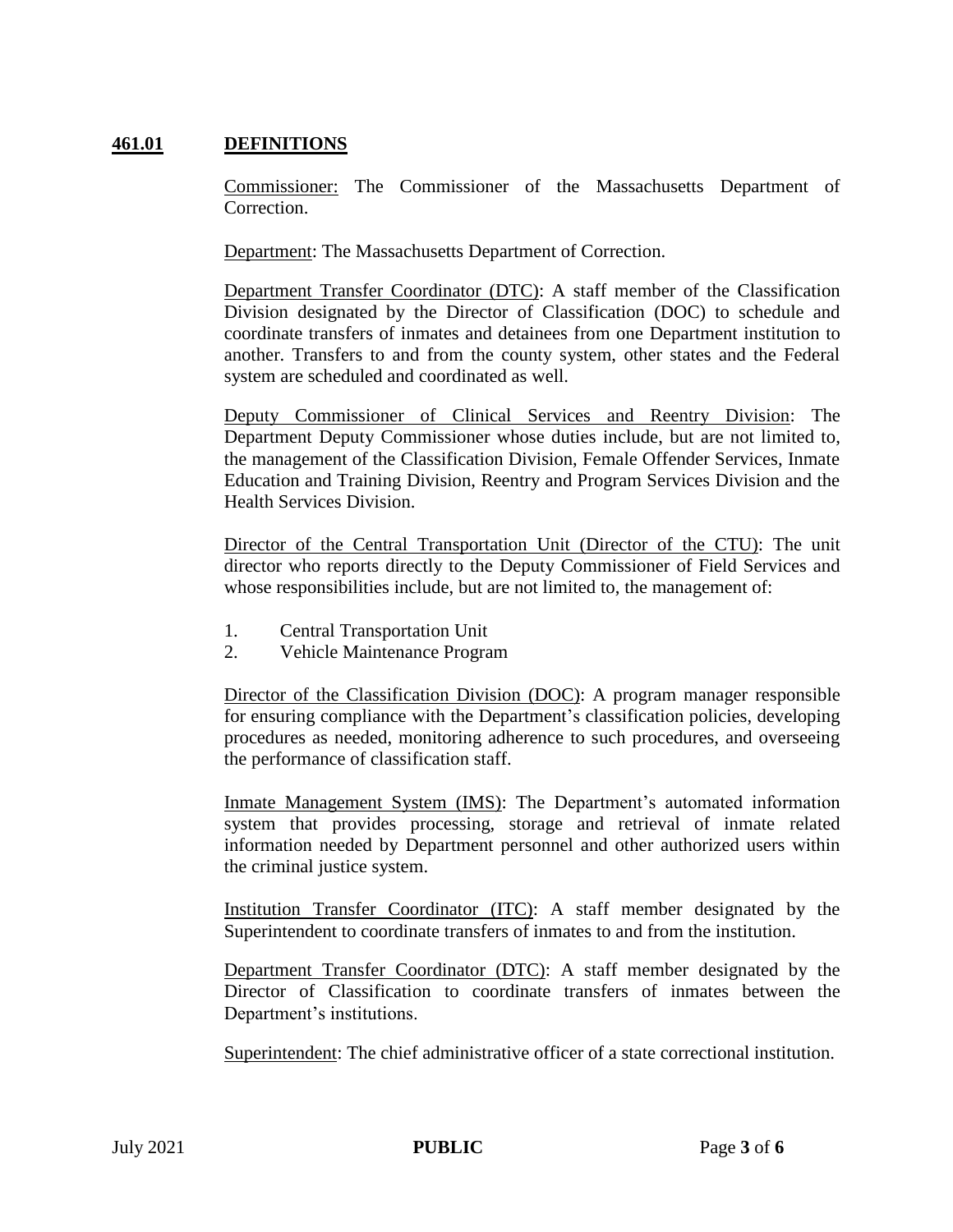#### **461.02 DEPARTMENTAL GOAL**

It is the Department's goal that the most effective use of bed space is afforded by the transfer of inmates to those institutions and security levels to which they are most appropriately suited. The rules set forth herein establish policy for effectuating the intra-institutional and inter-Departmental transfer of inmates. Nothing in this policy shall be deemed to limit the discretion of the Commissioner or his/her/their designee to transfer inmates pursuant to his/her/their statutory authority.

#### **461.03 TRANSFER WAITING LISTS**

The Director of the Classification Division or designee shall maintain an accurate and updated waiting list. Waiting lists shall be maintained automatically in the IMS database. Inmates shall normally be transferred according to the date of the Commissioner or designee's approval for said transfer.

#### **461.04 NOTIFICATION OF TRANSFER**

The DTC or his/her/their designee shall give advance notice to the ITC at the sending and receiving institutions and to the Director of the CTU or his/her/their designee prior to the actual inmate transfer. The DTC shall schedule all transfers by 2:00 pm the day prior, utilizing the "Schedule Inmate Transfer" screen in the IMS. The ITC shall utilize the "Detailed Institutional Wait List Query" screen in the IMS daily to identify inmates scheduled to transfer in and out of their institution for the following day. For any transfer scheduled after 2:00 pm, the DTC shall contact institutional staff and CTU directly by e-mail or telephone. All Superintendents shall designate an ITC at their respective institutions to accept notice of transfer. Inmate transfers shall occur after the designated institutional staff and the Director of the CTU or designee have received advance notice of the actual transfer. Lack of available resources shall not preclude inmate transfers where institutional personnel and resources can be utilized with the respective Superintendent's approval. The CTU Unit shall first be consulted before any transfer is implemented via institutional resources.

#### **461.05 SUPERINTENDENT'S RESPONSIBILITY**

Each Superintendent shall ensure that:

- 1. An ITC is designated to act as contact person with the DTC.
- 2. Having received prior notification of transfer, the inmate shall be made available for transfer prior to the arrival of the transporting correctional officers or personnel.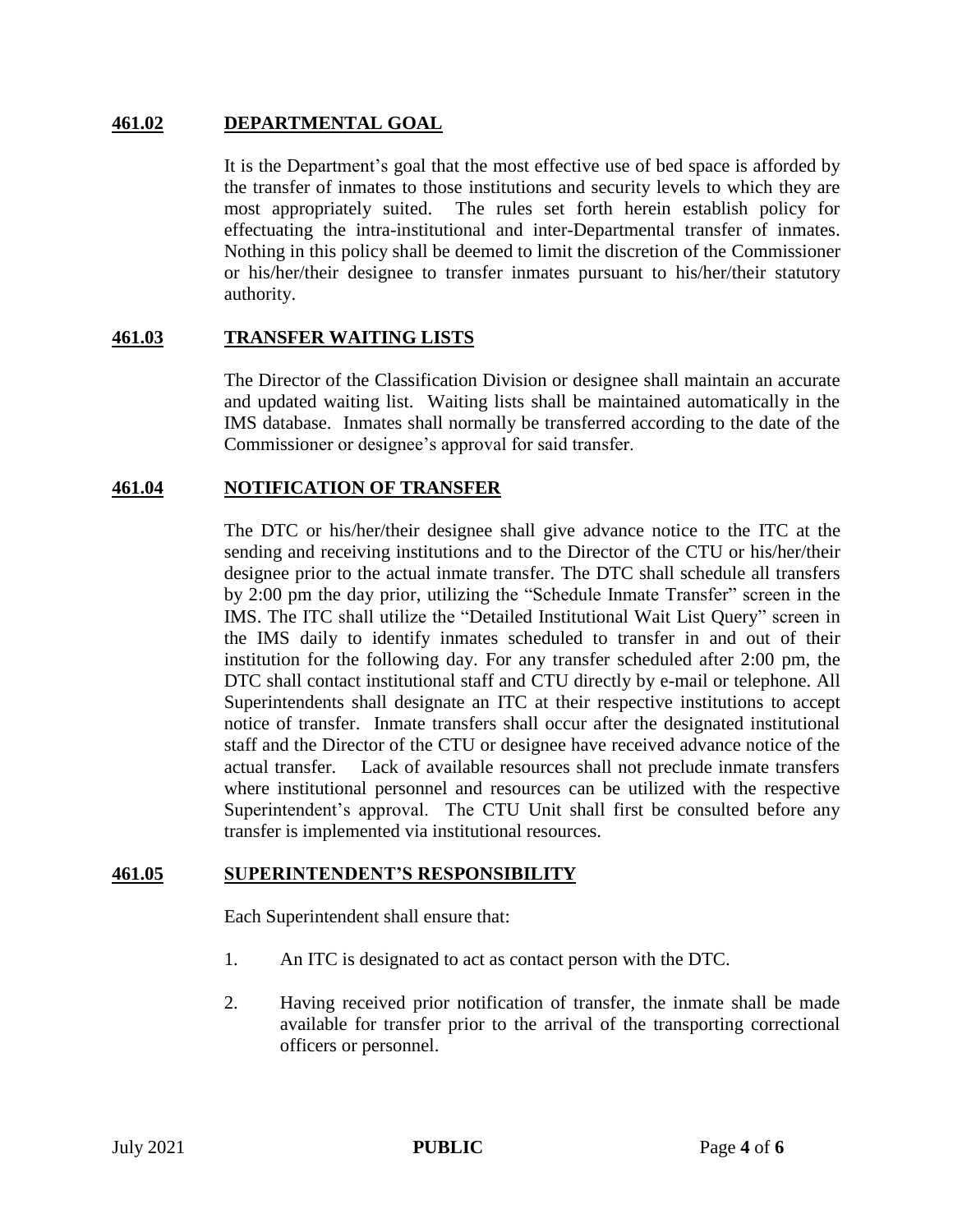- 3. The mittimus and six-part accompanies the inmate upon transfer to a another Department institution, and also in instances when an inmate transfers to a county, federal or out-of-state facility the inmate is sent with a copy of the mittimus and the original mittimus and six-part are forwarded to the County and Interstate Unit.
- 4. An inmate's updated case file shall be simultaneously transferred with the inmate to any Department institution. For male and female inmates transferred to another county, federal, or state institution- the updated case file shall be forwarded to the County, Federal and Interstate Unit at located at the Classification Division in Milford (clearly marked County, Federal, and Interstate) where it will be retained until such time that the inmate returns to Department custody.
- 5. The medical record and/or an updated health record or summary (including health status report), accompanies the inmate upon transfer, except for transfers to an out-of-state or federal institution, as a medical transfer summary is forwarded to the receiving state as part of the referral process in accordance with 103 DOC 419, *Federal/Interstate Compact.*
- 6. Inmate property shall be handled in accordance with 103 CMR 403, *Inmate Property.*
- 7. The inmate's status shall be reviewed by the ITC for any changes that may have occurred prior to transfer that would potentially affect transfer suitability. The IMS Classification Recommendations/Results Information Change screen shall be utilized as a tool to identify changes. This shall include but not be limited to a review of the offender's DNA status, conflicts, parole status, disciplinary status, legal issues (updated electronic checks should be run and reviewed in accordance with 103 DOC 417, *Criminal History Records Information*, and medical and mental health changes. When an issue arises that changes an inmate's status or precludes a transfer (e.g. DNA not secured, conflict situation, parole hearing, recent disciplinary report, non-permissible outstanding legal issues, change in medical coverage needs), consultation with the central office Classification Division must occur. Refer to 103 DOC 487, *DNA Sample Collection* for specific information relative to collection of DNA.
- 8. Any inmate pending transfer as a result of an institutional failure (return to higher security or laterally based on a failure) shall be maintained under constant visual observation. The inmate shall remain on said status until medically screened and cleared by the receiving institution.